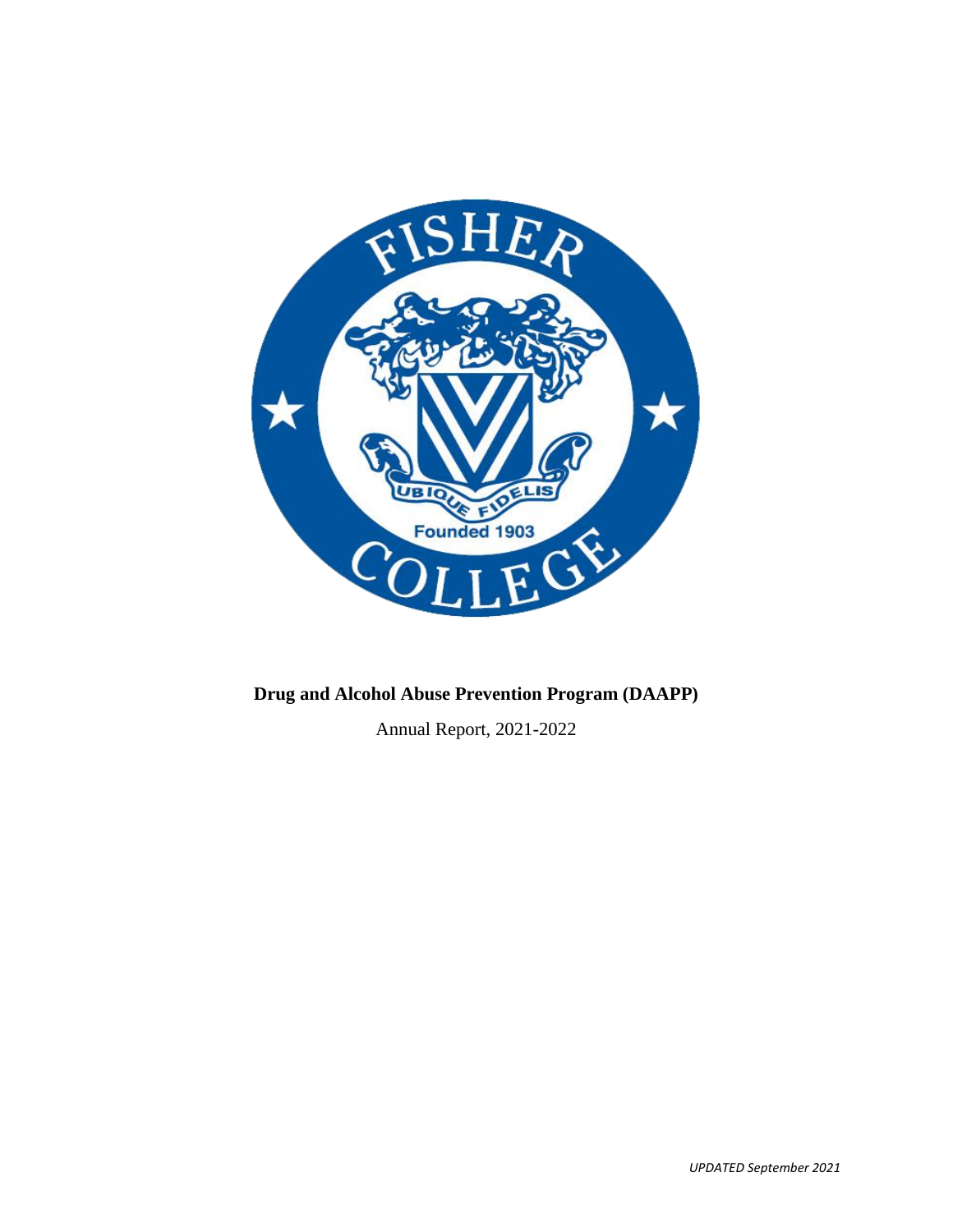# **FISHER COLLEGE**

## **Drug and Alcohol Abuse Prevention Program (DAAPP)**

Fisher College complies with the Drug Free Schools Campuses Regulations (34CFR Part 86) of the Drug Free Schools and Communities Act (DFSCA), which requires an institution of higher education (IHE) to certify that it has adopted and implemented programs to prevent the unlawful possession, abuse of alcohol and use, or distribution of illicit drugs. This applies to all Fisher College students and employees, both on its premises and as a part of any of its activities. This report is distributed annually and contains the following:

- I. Standards of Conduct
- II. Legal Sanctions and Penalties
- III. Health Risks
- IV. Alcohol and Other Drug (AOD) Programs
- V. Disciplinary Sanctions
- VI. Fisher College Offices and Contacts

#### **I. Standards of Conduct**

#### **A. Employees**

Fisher College has adopted and implemented the *Alcohol and Drug-Free Workplace* policy to ensure a drug-free, safe and pleasant working environment for all employees. These policies are issued in the **Fisher College Employee Handbook** and made available by the Fisher College Human Resource Office. Employees should be reminded that Fisher College complies with the Federal Law regarding the use and possession of marijuana; therefore, marijuana use on campus is prohibited even if the employee's use is registered through the Massachusetts Medical Use of Marijuana Program [\(https://www.mass.gov/doc/patient-registration-form-](https://www.mass.gov/doc/patient-registration-form-2/download#:~:text=Registering%20online%20with%20the%20Medical,are%20unable%20to%20register%20online)[2/download#:~:text=Registering%20online%20with%20the%20Medical,are%20unable%20to%](https://www.mass.gov/doc/patient-registration-form-2/download#:~:text=Registering%20online%20with%20the%20Medical,are%20unable%20to%20register%20online) [20register%20online\)](https://www.mass.gov/doc/patient-registration-form-2/download#:~:text=Registering%20online%20with%20the%20Medical,are%20unable%20to%20register%20online). Employees are required to adhere to the requirements of these policies. Failure to adhere to these policies may result in disciplinary action as described in the Employee Handbook.

## **B. Students**

The unlawful possession, use, or distribution of illegal drugs or alcohol by any student on College property or in conjunction with any College activity is prohibited.

## **ALCOHOL POLICY**

According to the Massachusetts General Law Amended, Chapter 138, Section 34A or the Liquor Control Act, any person under 21 years who purchases alcoholic beverages, who procures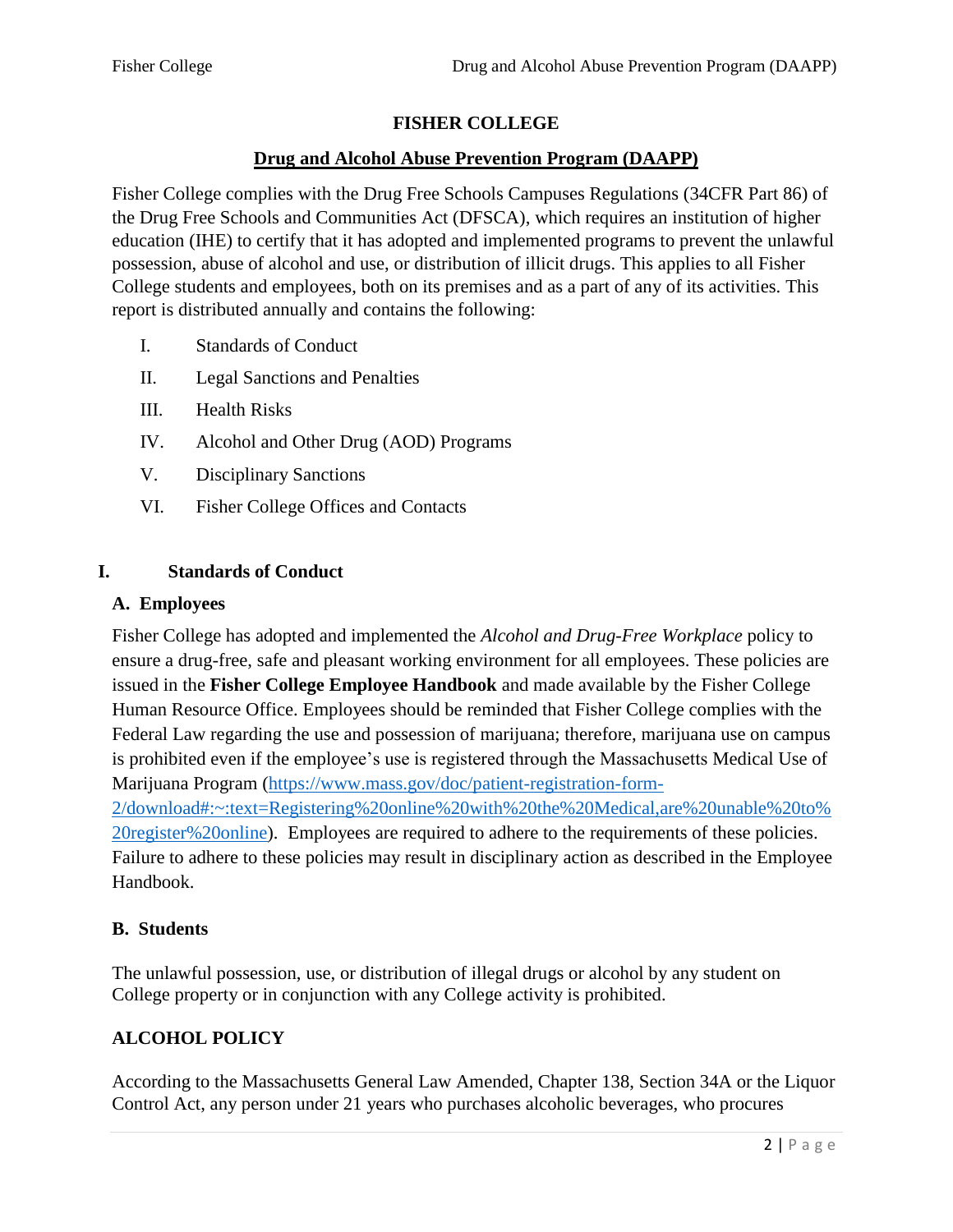alcoholic beverages in any way, who willfully misrepresents his/her age, who alters, defaces or falsifies his/her identification with intent to purchase alcoholic beverages, shall be punished by a fine. Policies with regard to alcohol, include, but are not limited to, the following:

- Possession or consumption of alcohol, providing alcohol, public intoxication (intoxication which causes a disturbance or is dangerous to self, others, or property, or in any way requires the attention of College staff), false identification, and possession of alcohol containers including empties is strictly prohibited.
- All drinking games are strictly prohibited. Participation in such games (including "mock games" such as water pong), regardless of age, will result in disciplinary action. In addition, the possession of any items or devices used for "drinking games" (e.g., "Beirut tables," ping pong balls, solo cups, funnels, etc.) is prohibited and will be subject to confiscation and possible sanction. If alcohol is found in a residential hall room, all Students present in the room and all Students who are residents of the room may be sanctioned.
- Fisher College prohibits the unlawful possession, use or distribution alcohol by its Students. The College complies with all local, state and federal regulations pertaining to alcohol. In compliance with the federal Drug-Free Schools and Communities Act of 1989 that requires all institutions of higher education to adopt and implement a program to prevent the use of illicit drugs and the abuse of alcohol by Students and employees as a condition of the institution receiving federal funds or any other form of financial assistance under any federal program, Fisher College observes the following regulations:

#### **Prohibitions**

- A. Fisher College prohibits the unlawful possession, use or distribution of alcohol by any Student of the College while on College premises, while performing any work for the College, on or off its premises, or while otherwise participating in any College activity, on or off College premises.
- B. Students are prohibited from participating in any College activity, on or off College premises, while under the influence of alcohol.

## **Sanctions for Non-Compliance**

- Students are required to abide by all requirements of the Drug-Free Schools and Communities Act and this policy as a condition of continued employment or enrollment at the College.
- Students who violates any provision of this policy are also subject to disciplinary action, up to and including expulsion from the College. Please note that, for residential Students, drug use typically leads to removal from the residence halls as a minimum sanction.
- Also, in appropriate circumstances, as determined by the College, law enforcement may be notified. Unlawful possession, use, or distribution of drugs or alcohol may subject Students to criminal penalties.

#### **Services Available**

The College provides confidential services for Students who are struggling with issues of alcohol and drug use or addiction. Please contact the College Health Services or Counseling Services for assistance. Please note that both services are completely confidential, and information will only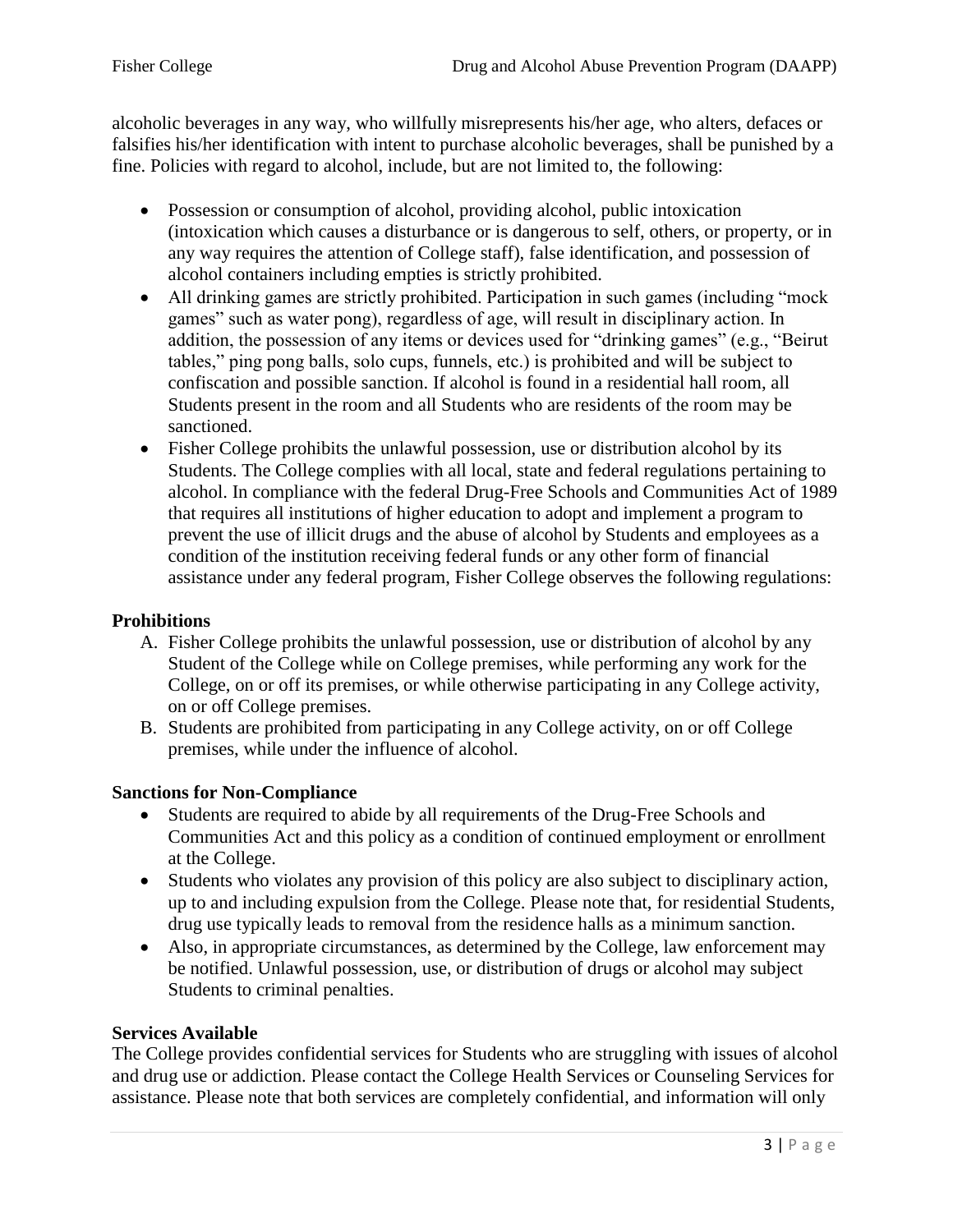be released if the Student provides a written release or the Student's (or another person's) life is in imminent danger. Please note that parents or legal guardians may be notified of violations of drug and alcohol policy, particularly in the case of Students identified as holding a "Dependent" status.

## **Use of Alcohol on Campus**

- Although in the Commonwealth of Massachusetts the legal drinking age is 21, at Fisher College, no student, regardless of age, may possess, consume, or transport alcohol onto the Fisher College campus. At certain times the College may hold an event and alcohol may be served to those who are of legal drinking age, including students.
- A student's use of alcoholic beverages, disruption of the community or action endangering individuals within the Fisher College community or their guest(s) as a result of such use, is/are subject to investigation.
- Any guest(s) on the campus is/are subject to the same policy as any member of the Fisher College community, and guest(s) are the responsibility of the Fisher College student host.
- The College reserves the right to examine any student's room, locker or belongings if it has a reasonable belief that illegal or illicit activity is taking place. The Department of Public Safety, Residential Life staff and/or College designee reserves the right to inspect all packages and bags entering the College.

## **Use of Alcohol off Campus**

Students 21 years of age or over may consume alcohol off campus. However, the College expects these Students to drink responsibly, and not to provide or procure alcohol for persons under 21 years of age. If these Students are involved in unlawful behavior or creating a disturbance off campus and the College authorities are notified, the College will follow through with appropriate disciplinary processes and sanctions, if needed. The College will fully cooperate with external law enforcement agencies when such situations arise. Additionally, if the Student returns intoxicated to the College, endangers their health through irresponsible drinking, or causes a disturbance due to inebriation, the Student will be subject to disciplinary action. Any disturbing or dangerous behavior involving alcohol may also lead to mandated drug and alcohol assessment and required counseling and treatment as determined by one of the Counseling Services or designee.

## **Drug and Alcohol Treatment and Educational Programs**

Ongoing health education programs are offered at the College that may include programs within the residence halls, speakers, and informative programs on the health risks involved with alcohol and substance abuse. Both Health Services and Counseling Services maintain written materials on drug and alcohol abuse. Counseling Services are available to help Students with substance and alcohol abuse and to provide assistance for referrals to outside agencies and programs. Appointments can be made by calling the Counseling Services located in building 108 lower level off of the mall area (617-236-8894). Counseling Services maintain strict confidentiality of records and the counseling relationship is not shared with anyone inside or outside the College, unless a written release to do so is provided by the Student or the life of the Student or another person is in imminent danger. In the event that entrance into a counseling, treatment or rehabilitation program is required as a disciplinary measure, a written release to the Dean of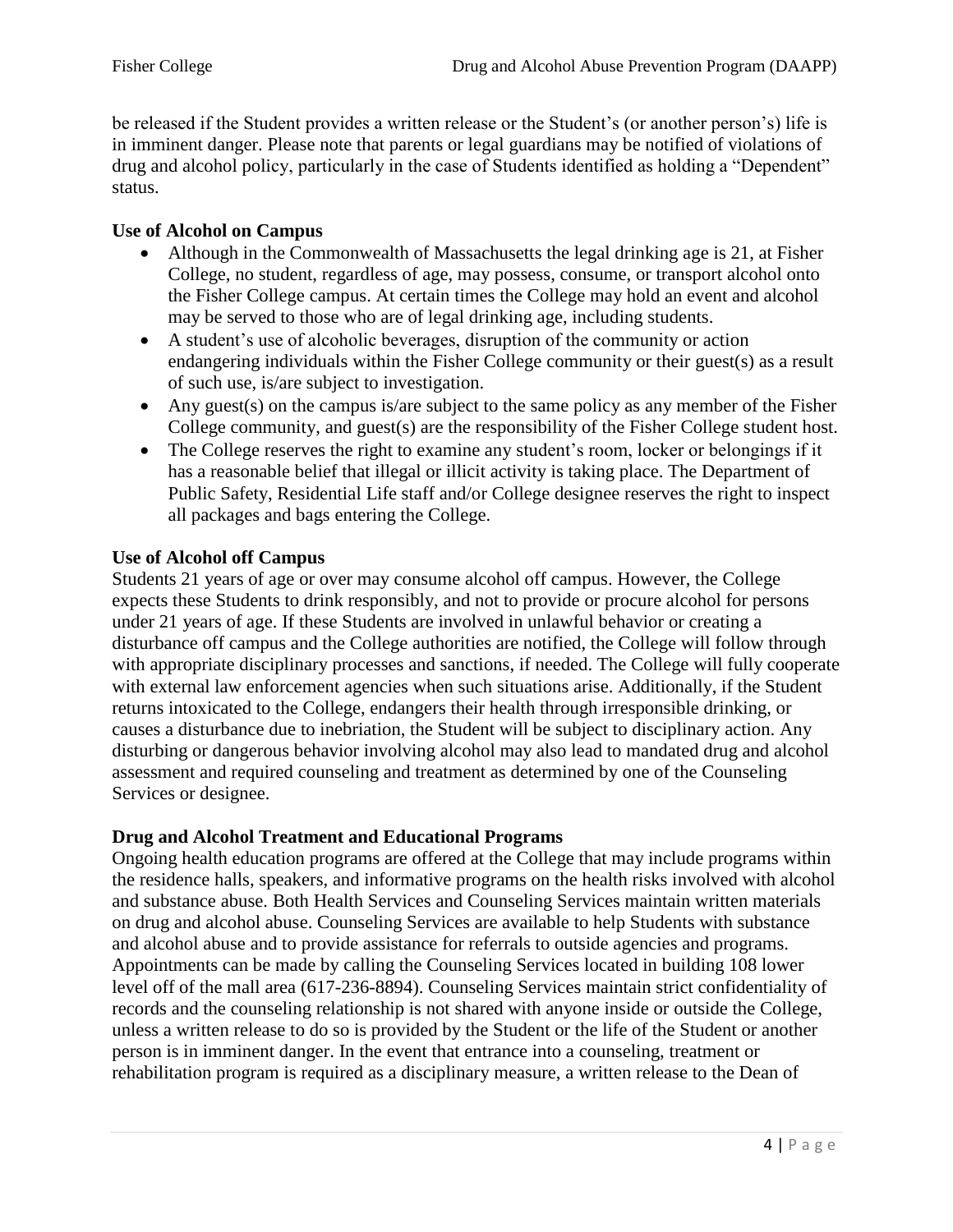Students will be required to indicate entrance into the program and to confirm satisfactory completion of the program.

Health insurance plans available to Students may or may not provide varying levels of coverage for alcohol and substance abuse programs. Students are financially responsible for any mandated treatment. Information on plan coverage for the Student health plan offered by the College is available from Health Services.

#### **Directory of Support Groups**

Counseling Services 617-236-8894 Alcoholics Anonymous (AA) 617-426-9444 Al-Anon Family Groups 508-366-0556 New England Region Narcotics Anonymous 866-624-3578 Center for Addictive Behaviors, Inc. 800-334-5512 Massachusetts General Hospital 617-724-5600

# **DRUG POLICY**

Fisher College prohibits the unlawful possession, use or distribution of illicit drugs by its Students. The College complies with all local, state and federal regulations pertaining to illicit drugs. In addition, the College complies with the regulations of both the Drug-Free Work Place Act of 1988 and the Drug-Free Schools and Communities Act of 1989. Copies of the Drug-Free Schools and Communities Act are available in the Library. Fisher College recognizes that Massachusetts has decriminalized recreational marijuana for those 21 and older. However, Marijuana use and possession is still prohibited on campus. In compliance with the federal Drug-Free Schools and Communities Act of 1989 that requires all institutions of higher education to adopt and implement a program to prevent the use of illicit drugs and the abuse of alcohol by Students and employees as a condition of the institution receiving federal funds or any other form of financial assistance under any federal program, Fisher College observes the following regulations:

#### **Penalties and Sanctions**

Massachusetts imposes criminal penalties for use of controlled substances, or drugs, with penalties varying with the type of drug. In general, narcotic and/or addictive drugs have heavier penalties. Generally, the following State and Federal standards apply to the illegal use of drugs:

- The possession of drugs is illegal without valid authorization.
- Possession of a large quantity of drugs may be viewed as possession with intent to distribute.
- Penalties for possessing, manufacturing and distributing are greater for second and subsequent convictions.
- Many drug laws dictate mandatory prison terms.
- Sale and possession of "drug paraphernalia" is illegal in Massachusetts. Drug paraphernalia includes, but is not limited to, items such as roach clips, bongs, any type of water pipe, or any object filled with water through which smoke is drawn.
- Persons convicted of drug possession are ineligible for federal student grants and loans for up to one year after the first conviction.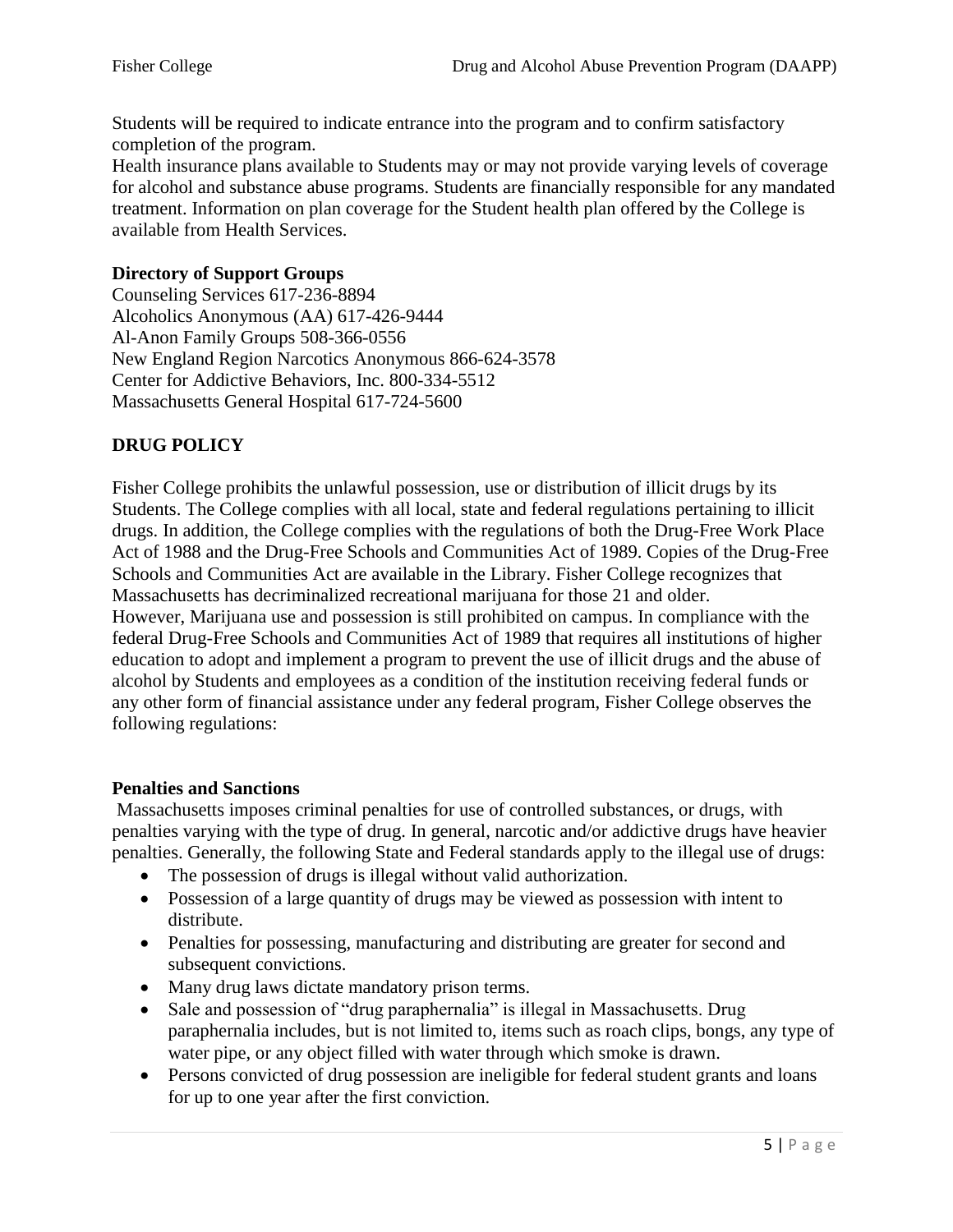- Under federal law, distribution of drugs to persons under age 21 is punishable by twice the normal penalty with a mandatory one-year in prison. A third conviction is punishable by mandatory life imprisonment.
- Students who possess or use illegal drugs in or around the College premises will be subject to disciplinary action, up to and including expulsion from the college. Violators are subject to College disciplinary procedures; as well as to criminal prosecution under state and federal laws.

#### **Communications**

As required by the Drug-Free Schools and Communities Act, annually the College will provide alcohol and drug policies to employees and Students. These policies cover: (a) standards of conduct concerning drugs and alcohol; (b) federal, state and local legal sanctions governing the unlawful possession or distribution of illicit drugs or alcohol; (c) health risks associated with the use of illicit drugs and the abuse of alcohol; (d) a description of counseling and treatment programs available for alcohol and drug abuse; and (e) College disciplinary sanctions imposed for unlawful possession, use or distribution of illicit drugs and alcohol. The Student Code of Conduct prohibits the unlawful possession, use or distribution of alcohol and/or drugs on College property or as any part of a College sponsored Student activity.

#### **Drug and Alcohol Counseling, Treatment or Rehabilitation Programs**

Ongoing health education programs are offered at the College that may include programs within the residence halls, speakers, and informative programs on the health risks involved with alcohol and substance abuse. Both Health Services and Counseling Services maintain written materials on drug and alcohol abuse.

Counseling Services are available to help Students with substance and alcohol abuse and to provide assistance for referrals to outside agencies and programs. Appointments can be made by calling the Counseling Services located in building 108 lower level off of the mall area (617- 236-8894). Counseling services maintain strict confidentiality of records and the counseling relationship is not shared with anyone inside or outside the College, unless a written release to do so is provided by the Student or the life of the Student or another person is in imminent danger. In the event that entrance into a counseling, treatment or rehabilitation program is required as a disciplinary measure, a written release to the Dean of Students and/or Director of Counseling Services will be required to indicate entrance into the program and to confirm satisfactory completion of the program.

Health insurance plans available to Students may or may not provide varying levels of coverage for alcohol and substance abuse programs. Students are financially responsible for any mandated treatment. Information on plan coverage for the Student health plan offered by the College is available from Health Services.

#### **Financial Assistance**

By federal law, students convicted of drug offenses committed while receiving Title IV federal financial aid may be ineligible for federal financial aid for one or more years from the date of conviction.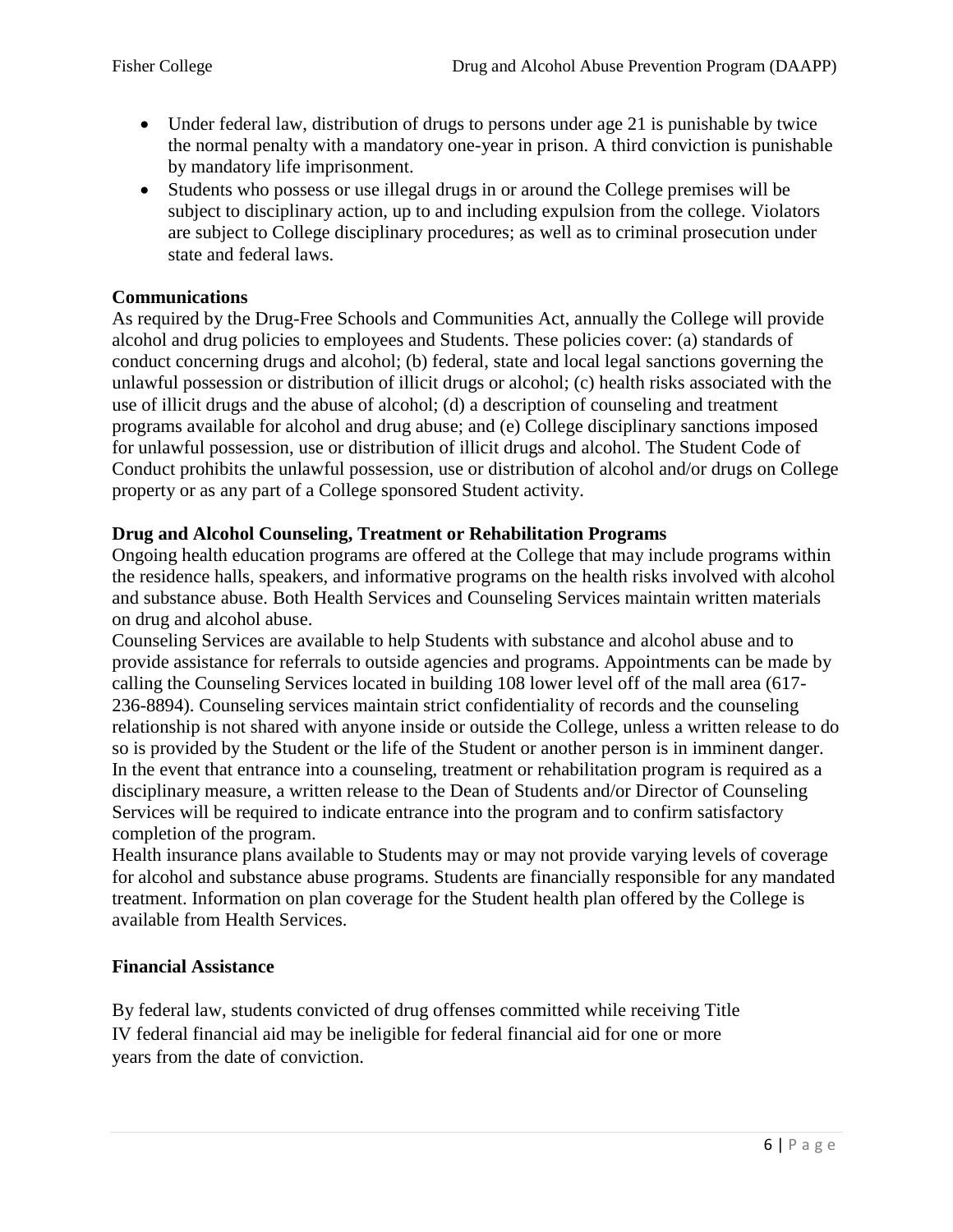The full version of the Student Code of Conduct can be found at [https://www.fisher.edu/about/institutional-information.](https://www.fisher.edu/about/institutional-information)

#### **II. Legal Sanctions and Penalties**

Fisher College enforces all federal and state laws.

#### **A. Federal**

#### **Federal Drug Laws**

The possession, use, or distribution of illegal drugs is prohibited by federal law. There are strict penalties for drug convictions, including mandatory prison terms for many offenses. The following information, although not complete, is an overview of federal penalties for first convictions. All penalties are doubled for any subsequent drug conviction.

#### **Denial of Federal Benefits 21 U.S.C. 862**

A federal drug conviction may result in the loss of federal benefits, including school loans, grants, scholarships, contracts, and licenses. Federal drug trafficking convictions may result in denial of federal benefits for up to five years for a first conviction. Federal drug convictions for possession may result in denial of federal benefits for up to one year for a first conviction and up to five years for subsequent convictions.

In accordance with the requirements of the Drug-Free Workplace Act of 1988, as a condition of employment, any employee who is engaged in the performance of work under a federal grant or contract must notify the College if he or she is convicted of violating any criminal drug statute for activities done in the workplace not later than 10 days after conviction; students who receive Pell and certain other federal grants are subject to similar conditions and must report any conviction of a drug-related offense to the U.S. Department of Education within 10 days of the conviction if the offense occurred during the period covered by the grant.

#### **Federal Drug Possession Penalties Forfeiture of Personal Property & Real Estate 21 U.S.C. 853**

Any person convicted of a federal drug offense punishable by more than one year in prison shall forfeit to the United States any personal or real property related to the violation, including houses, cars, and other personal belongings. A warrant of seizure is issued and property is seized at the time an individual is arrested on charges that may result in forfeiture.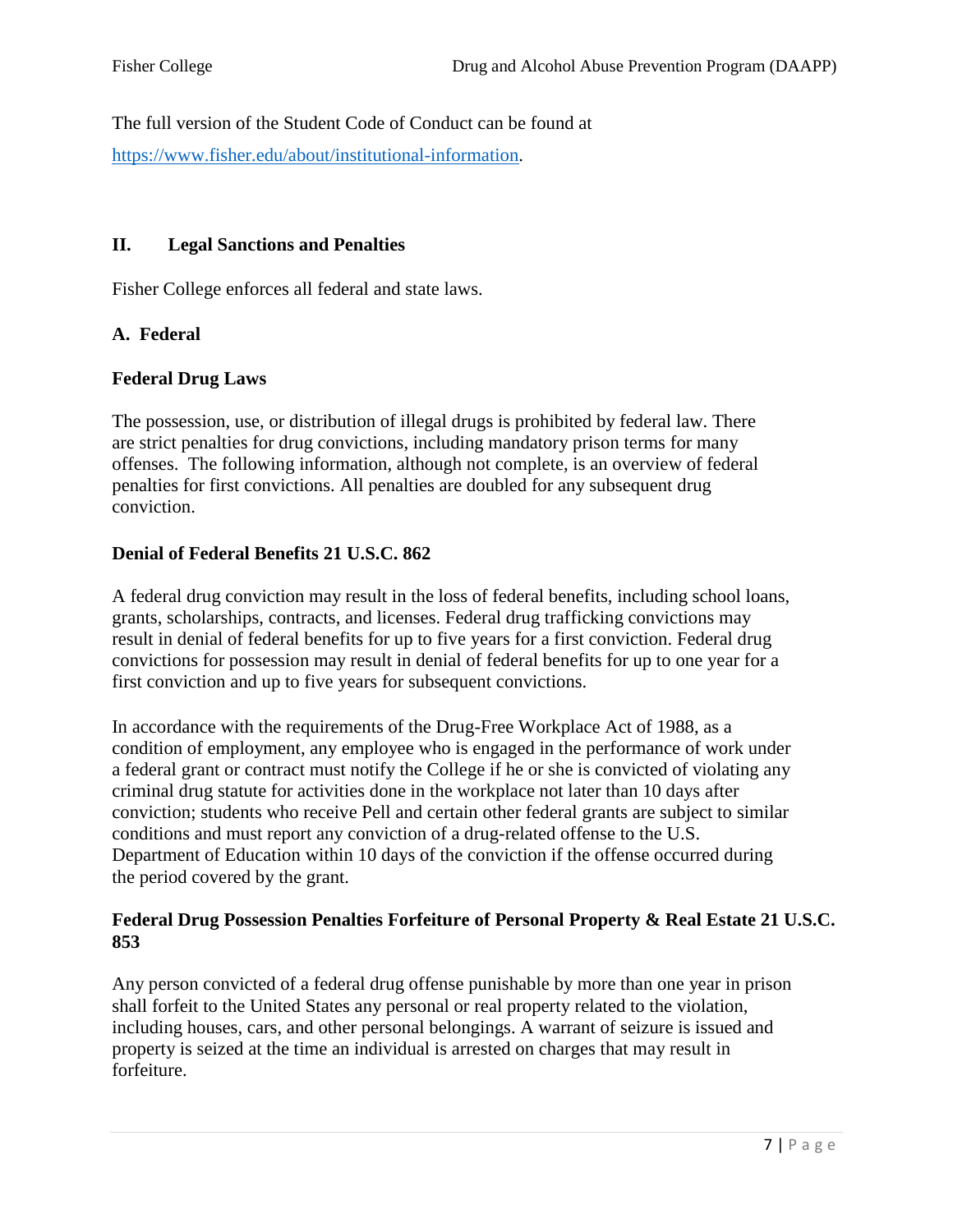## **Federal Drug Trafficking Penalties 21 U.S.C. 841**

Penalties for federal drug trafficking convictions vary according to the quantity of the controlled substance involved in the transaction. The list below is a sample of the range and severity of federal penalties imposed for first convictions. Penalties for subsequent convictions are twice as severe.

If death or serious bodily injury results from the use of a controlled substance which has been illegally distributed, the person convicted on federal charges of distributing the substance faces a mandatory life sentence and fines ranging up to \$8 million.

Persons convicted on federal charges of drug trafficking within 1,000 feet of a university (21 U.S.C. 845a) face penalties of prison terms and fines which are twice as high as the regular penalties for the offense, with a mandatory prison sentence of at least one year.

#### **Federal Drug Possession Penalties**

Persons convicted on federal charges of possessing any controlled substance face penalties of up to one year in prison and a mandatory fine of no less than \$1,000 up to a maximum of \$100,000. Second convictions are punishable by not less than 15 days but not more than two years in prison and a minimum fine of \$2,500. Subsequent convictions are punishable by not less than 90 days but not more than three years in prison and a minimum fine of \$5,000.

Federal law provides criminal and civil penalties for unlawful possession or distribution of all controlled substance. Under the Controlled Substance Act, as well as other related federal laws, the penalties for controlled substance violation includes, but is not limited to: incarceration, fines, potential for the forfeiture of property used in possession or to facilitate possession of a controlled substance (which may include homes, vehicles, boats, aircrafts and any other personal or real property), ineligibility to possess a firearm, and potential ineligibility to receive federal educational benefits (such as student loans and grants). See also a description of federal trafficking sanctions from the Drug Enforcement Administration (DEA) at:

[https://www.dea.gov/sites/default/files/drug\\_of\\_abuse.pdf#page=30](https://www.dea.gov/sites/default/files/drug_of_abuse.pdf#page=30)

## **B. State**

The State of Massachusetts has numerous laws regarding the possession and use of controlled substances and alcohol. As an example, under current MA laws "a person shall not knowingly or intentionally possess or distribute a controlled substance." If an individual is found guilty of a violation of the state law, they may be subject to large fines and imprisonment. A comprehensive list of MA laws can be found at these links:

Controlled Substance Act:

<https://malegislature.gov/Laws/GeneralLaws/PartI/TitleXV/Chapter94C>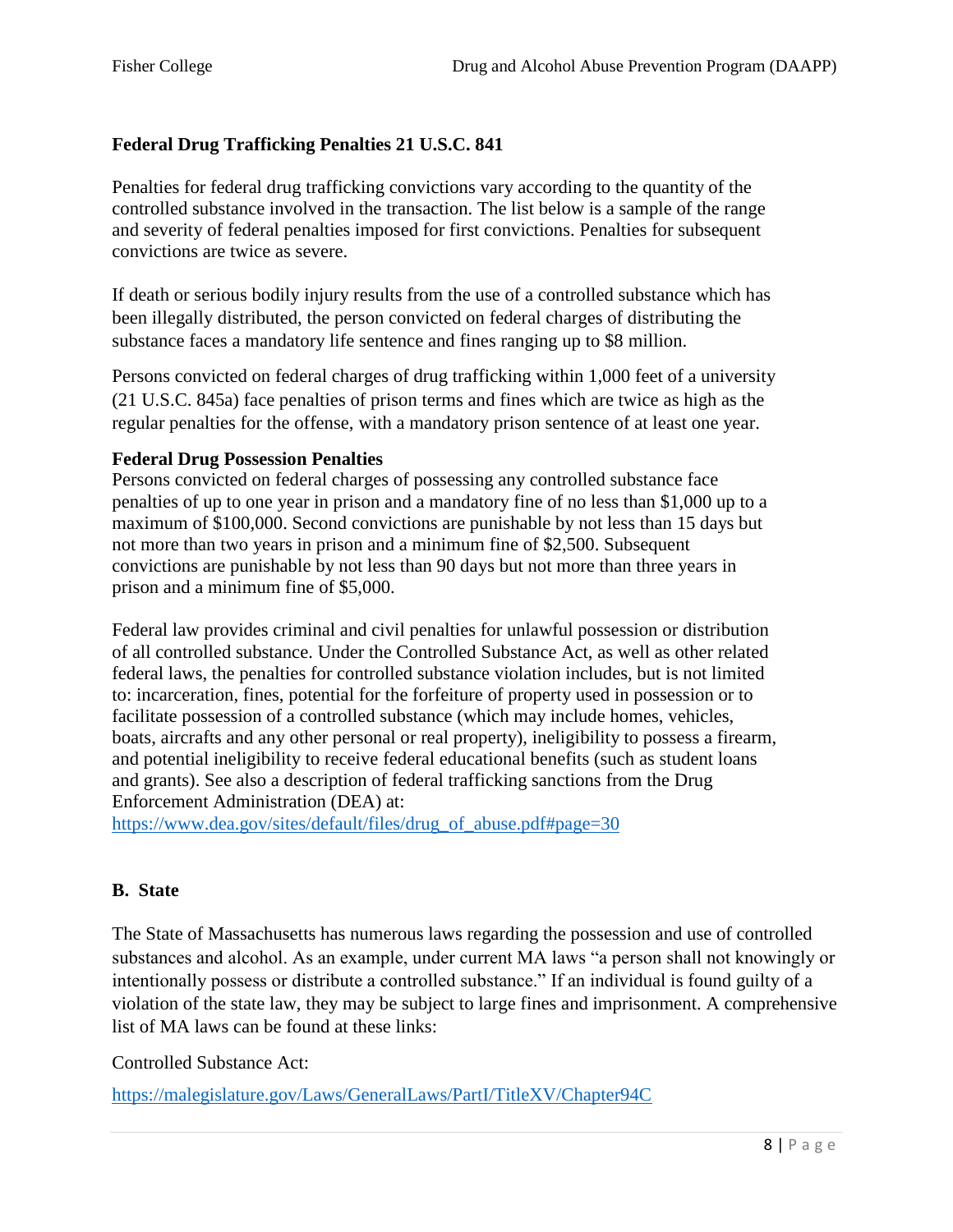MA general Laws pertaining to liquor:

<https://malegislature.gov/Laws/Search?searchTerms=liquor>

MA laws regarding use and distribution of marijuana not medically prescribed:

<https://malegislature.gov/Laws/GeneralLaws/PartI/TitleXV/Chapter94G>

# **III. Health Risks**

Serious health and personal risks are associated with the use of illegal drugs and abuse of alcohol. They may include temporary or permanent physical or mental impairment, injury, or death. Use and abuse of such substances may also give rise to conduct which causes injury, death, or damage to the user/abuser or to the person or property of others, resulting in criminal or civil prosecution and liability. Use and abuse of such substances may also lead to unsafe and/ or nonconsensual sex, unwanted pregnancy, and may cause defects, injury, or death in unborn children. Consequences also include temporary or permanent loss of educational or employment opportunities.

For additional information on the health risks associated with alcohol and drug abuse, please contact our Health Services department at 617-236-8860. Additional resources are available for all members of the Fisher College community.

## **Drugs and the Body**

## **Narcotics (Heroin):**

- Initial euphoria followed by drowsiness and nausea
- •Constricted pupils, watery eyes, dazed look
- •Overdose may produce slow, shallow breathing, clammy skin, loss of appetite and weight, and possible death

## **Depressants (Barbiturates, Tranquilizers):**

- •Relaxed muscles, calmness, drowsiness
- •Confusion, disorientation, slurred speech
- •Overdose may produce shallow breathing, clammy skin, weak and rapid pulse, coma, and possible death

## **Stimulants (Cocaine, Methamphetamine):**

- Increased heart and respiratory rate, elevated blood pressure, decreased appetite
- •Blurred vision, dizziness, insomnia, anxiety
- •High doses can cause physical collapse, irregular heartbeat, stroke, and possible death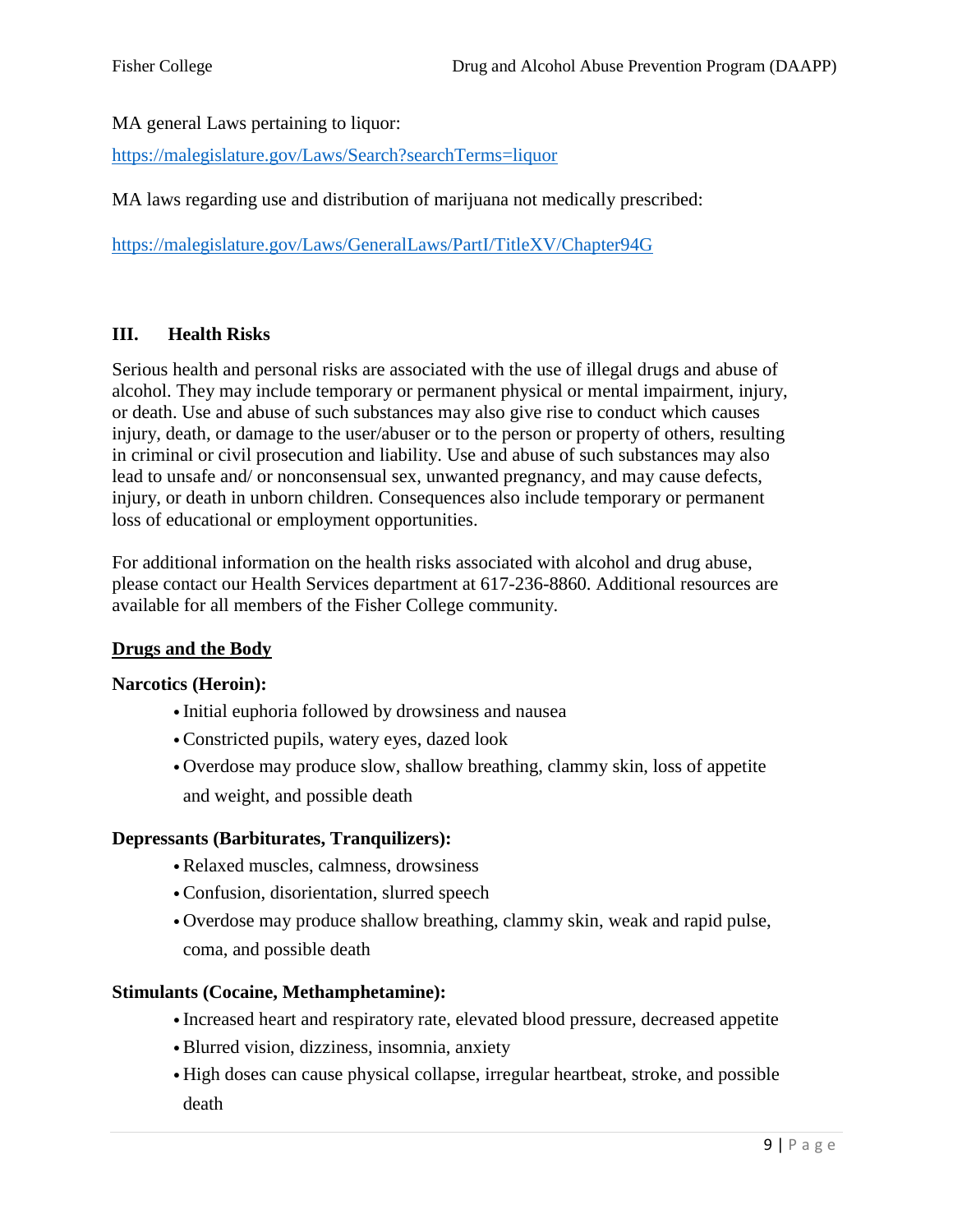#### **Hallucinogens (LSD, PCP, Mushrooms):**

- Illusions and hallucinations
- •Confusion, panic, anxiety, depression, and poor perception of time and distance
- •Respiratory failure, death due to careless behavior

#### **Cannabis (Marijuana, Hashish):**

- Increased heart rate, bloodshot eyes, dry mouth and throat, and increased appetite
- Interferes with memory, speech, coordination, and perception of time
- Increases risk of lung cancer, weakened immune system, and affects reproductive system

#### **Alcohol and the Body**

- Impairment of brain function, judgment, alertness, coordination, and reflexes
- Attitude and/or behavioral changes, such as uncharacteristic hostility, or increased risk taking, such as driving recklessly
- Alcohol taken with other drugs can intensify the effects of the drug, alter the desired effect of the drug, cause nausea, sweating, severe headaches, and convulsions
- Addiction or chemical dependency
- Memory blackouts
- Uncharacteristic family, school, work, or legal problems
- Health problems such as cirrhosis of the liver
- If used during pregnancy, birth defects and mental retardation in users' unborn children may occur
- Alcohol abuse interferes with psychological functions, causes interpersonal difficulties, and is involved in most cases of child abuse.

Risks associated with the use of illicit drugs and the abuse of alcohol are prime contributors to suicide, homicide, motor vehicle deaths, and other unintended deaths. Excessive alcohol consumption leads to more than 54,000 deaths annually in the United States [\(https://www.cdc.gov/nchs\)](https://www.cdc.gov/nchs).

Commonly abused classes of prescription drugs include opioids (for pain), central nervous system (CNS) depressants (for anxiety and sleep disorders), and stimulants (for ADHD and narcolepsy). The use of prescription medications by anyone other than the prescribed individual is illegal and dangerous. Known health risks for inappropriate or illegal use are listed below in the National Institute of Drug Abuse, Health Consequences of Drug Misuse.

Tobacco use is the leading preventable cause of disease, disability and death in the United States. According to the Center for Disease Control and Prevention (CDC), cigarette smoking results in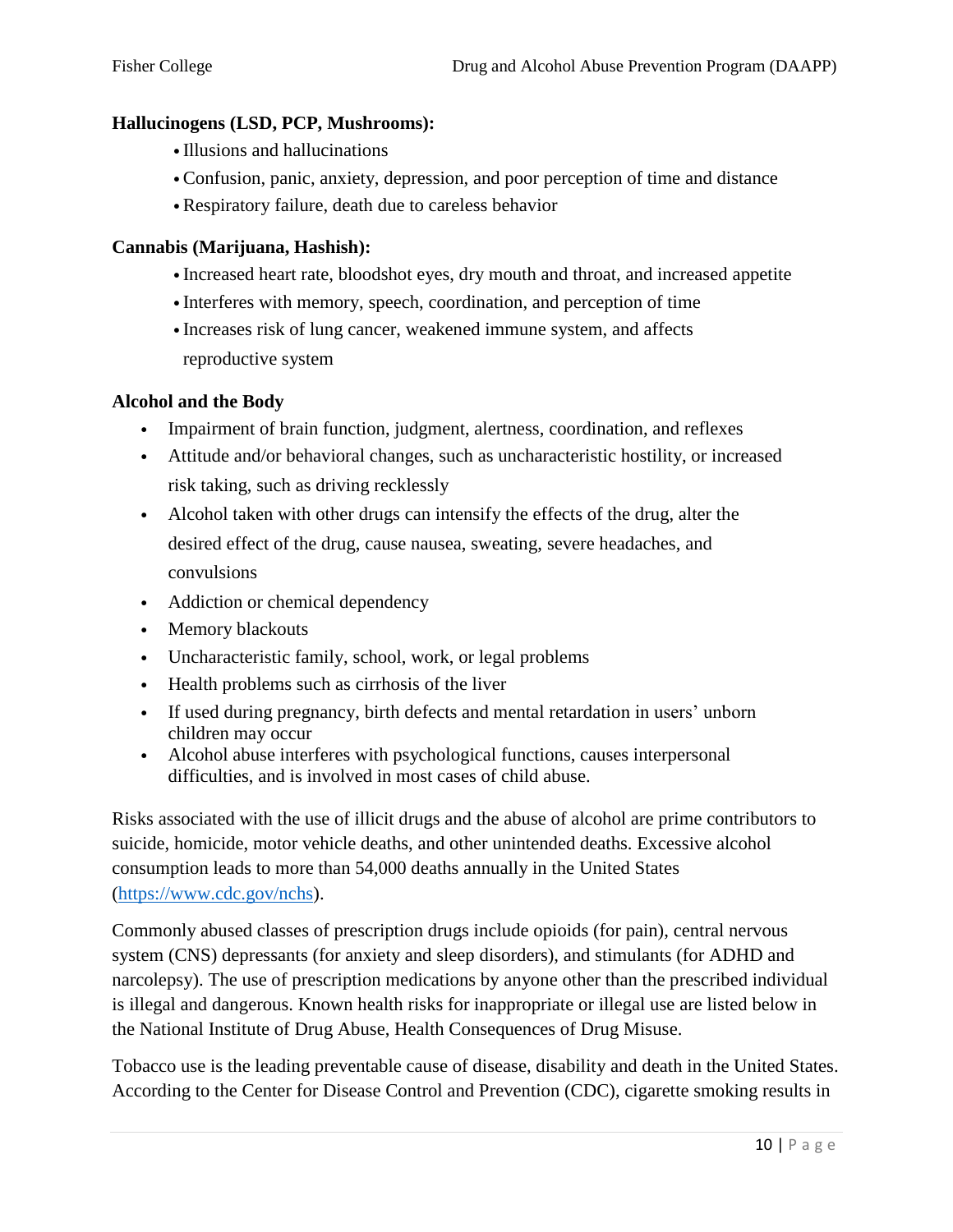more than 480,000 premature deaths in the United States each year – about 1 in every 5 U.S. deaths – and an additional 16 million people suffer with a serious illness caused by smoking. In fact, for very one person who dies from smoking, about 30 more suffer from at least one serious tobacco-related illness.

[https://www.cdc.gov/tobacco/data\\_statistics/index.htm?s\\_cid=osh-stu-home-nav-005](https://www.cdc.gov/tobacco/data_statistics/index.htm?s_cid=osh-stu-home-nav-005)

*For additional health risks associated with alcohol and drug abuse visit:* 

• National Institute of Alcohol Abuse, and Alcoholism, Alcohol's Effect on the Body <http://niaaa.nih.gov/alcohol-health/alcohols-effects-body>

• Center for Disease Control and Prevention, Fact Sheets- Alcohol Use and Your Health <http://www.cdc.gov/alcohol/fact-sheets/alcohol-use.htm>

• National Institute of Drug Abuse, Health Consequences of Drug Misuse <https://www.drugabuse.gov/related-topics/health-consequences-drug-misuse>

• National Institute of Drug Abuse, Tobacco, Physical health consequences of tobacco use [https://www.cdc.gov/tobacco/basic\\_information/health\\_effects/index.htm](https://www.cdc.gov/tobacco/basic_information/health_effects/index.htm)

## **IV. Alcohol and Other Drug (AOD) Programs**

## **A. Employees**

In the event an employee is having difficulty with alcohol and/or other drug use employees are offered services through the Fisher College Health Plan and its Employee Assistance Program (EAP). The EAP offers a description of available drug and alcohol counseling, treatment, rehabilitation programs and re-entry programs that are available to employees. More information can be found in the employee handbook or by contacting Human Resources.

## **B. Students**

Every student, undergraduate and continuing education students, and even those taking one class for academic credit or on-line classes receive notification of policies, health risks, treatment available, and sanctions via the DAAPP twice per year; once in September and once in January to assure we reach new students starting in spring semester. In addition to this delivery method, some of the information is also available students via the [Student Code of Conduct.](https://resources.finalsite.net/images/v1632254426/fisheredu/oadq75uya1wkrvt03o65/2021-2022StudentCodeofConductAppendixAB.pdf) Students have access to campus efforts in regards to alcohol and drugs that are comprehensive in nature, focusing on a continuum of services related to education, prevention, training and skill development, evaluation, referral and treatment, and being mindful that we are addressing individuals, groups, and the environment.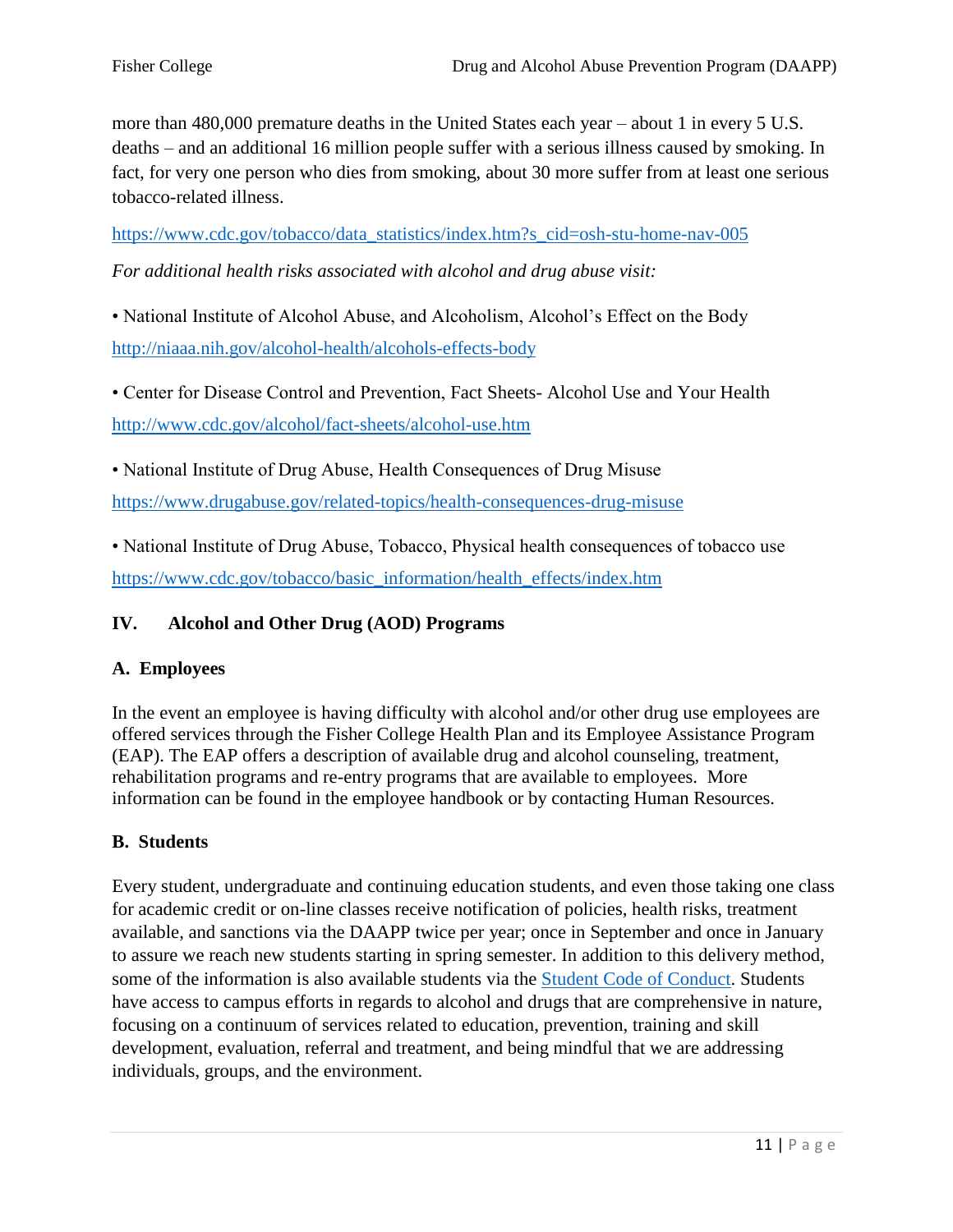These efforts are primarily coordinated through the Dean of Students office. Some examples of efforts are: mandatory incoming freshmen on-line alcohol and drug education programs, Residence Life programming, Fisher College Police community outreach programs, and access to Civic Learning and Engagement opportunities. A comprehensive list of all AOD programming efforts and effectiveness can be found in the Fisher College Code of Conduct.

Fisher College Athletics provides drug and alcohol awareness in a bi-annual Student-Athlete Orientation meeting. At such meetings, the Athletics department reviews the Fisher College Drug and Alcohol Policy, the National Association of Intercollegiate Athletics (NAIA) policy and available resources to all athletes. The Fisher College Athletic Trainer provides targeted information on the effects drugs and alcohol have not only on academic and social lives, but on athletic performance as well. This portion of the meeting is held without coaches and staff present.

Additionally each student athlete is registered at the *NAIA Academy* and is enrolled in *myPlaybook*. The [NAIA Academy](https://naia.learnpointlms.com/Default.asp?) is a free learning tool through the NAIA used to educate student athletes on health and wellbeing, navigating tough situations, drug and alcohol courses and character driven rules education and service. Through [Drug Free Sport,](https://www.drugfreesport.com/education/axis/) student athletes are enrolled in myPlaybook which offers 13 different courses each targeting specific genre of selfcare, helathy choices and drug, alcohol and sexual abuse education and awareness. Courses through myPlaybook include, but are not limited to:

- Sexual Abuse Prevention and awareness
- $\bullet$  Life Skills 2 different courses on this
- Alcohol Impact on Athletic Performance
- Marijuana Impact on Athletic Performance
- Tobacco Impact of Athletic Performance
- Live 5 for life there are 3 program on this (reviews how to apply the 5 core values of the NAIA in everyday life)
- Dietary Supplements and sports nutrition
- Transitioning from College athlete to Adult healthy living
- Drug Prevention
- NAIA Rules and PED Awareness

## **C. Fisher College Resources Counseling Services**

College is a time of excitement, change, and challenge. Most students experience various personal, emotional, and/or interpersonal concerns. During these times, it can help to reach out to support from friends, family, academic advisors, spiritual supports, and professional counseling. Fisher College's Counseling Services is here to help our students to make the best of their college experience. We offer free and confidential counseling, brief therapy, on-going treatment, crisis counseling, support groups, as well as referrals to off-campus therapists. All referred services are charged to the student.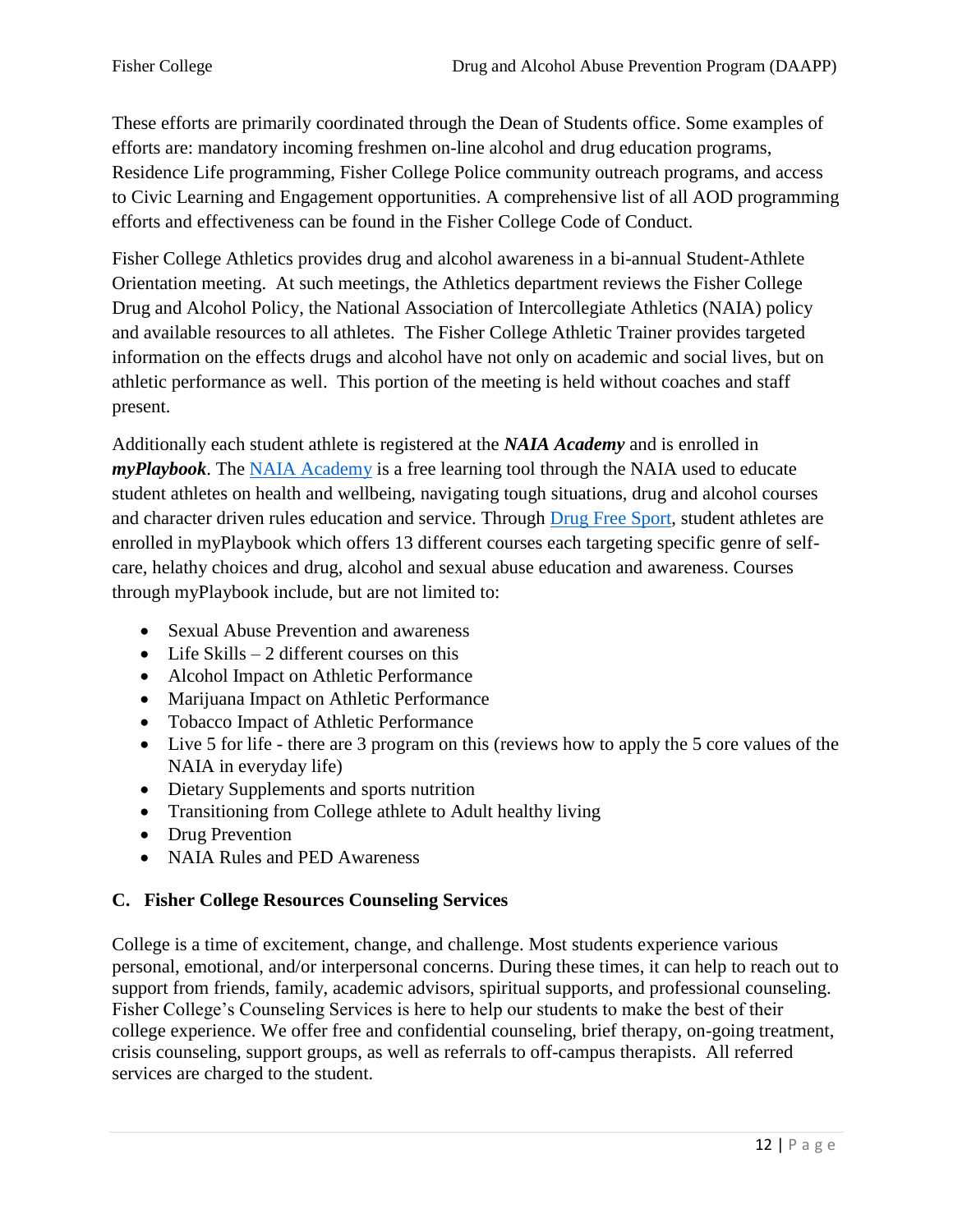#### Counseling Services Hours

Monday- Friday 9am-4pm evening appointments are also available

Ongoing health education programs are offered at the College that may include programs within the residence halls, speakers, and informative programs on the health risks involved with alcohol and substance abuse. Such programs held throughout the academic year includes, but are not limited to, the following:

- True to Life, a series of skits and discussions on bystander intervention, drugs, alcohol, sexual assault, stalking, harassment, mental health and bullying.
- Annual presentation by Fisher College Student Conduct Coordinator, discussion on Fisher College policies regarding drugs, alcohol and sanctions. Also discuss treatment options.
- Annual presentation by the Fisher College Department of Public Safety, discussion on safety in the city, underage drinking and consequences.
- Orientation sessions, includes Fisher College Counseling Services discussion on options for on and off site treatment for substance abuse.
- Judicial Educator: Alcohol 101: Choosing a Direction
- Sameem Associates, monthly drug and alcohol abuse sessions.
- Programming sponsored by Student Involvement, includes Safe Spring Break, Mothers against Drunk Driving- driving simulator, Distracted Driving, beer goggle obstacle course, BAC Indicators, etc.
- Hosted a panel on the Legalization of Recreational Marijuana in Massachusetts
- Mandatory Overnight Guest workshop for all residential students discussion regarding guest policies, safety in the city, alcohol and drugs.

Additionally, students are encouraged to voluntarily avail themselves of treatment for a substance use disorder. Both Health Services and Counseling Services maintain written materials on drug and alcohol addiction and abuse.

Counseling services are available to help students with substance and alcohol abuse and to provide assistance for referrals to outside agencies and programs. Appointments can be made by calling the Counseling Services located in building 131 Beacon St (617-236-8894). Counseling services maintain strict confidentiality of records and the counseling relationship is not shared with anyone inside or outside the College, unless a written release to do so is provided by the student or the life of the student or another person is in imminent danger. In the event that entrance into a counseling, treatment or rehabilitation program is required as a disciplinary measure, a written release to the Dean of Students will be required to indicate entrance into the program and to confirm satisfactory completion of the program.

## **Drug and Alcohol Treatment Centers**

The following is a list of a few of the treatment centers nearest to our campuses.

## **Fisher College Health Services, Boston campus**

104 Beacon St – off the Mall Boston, MA 02116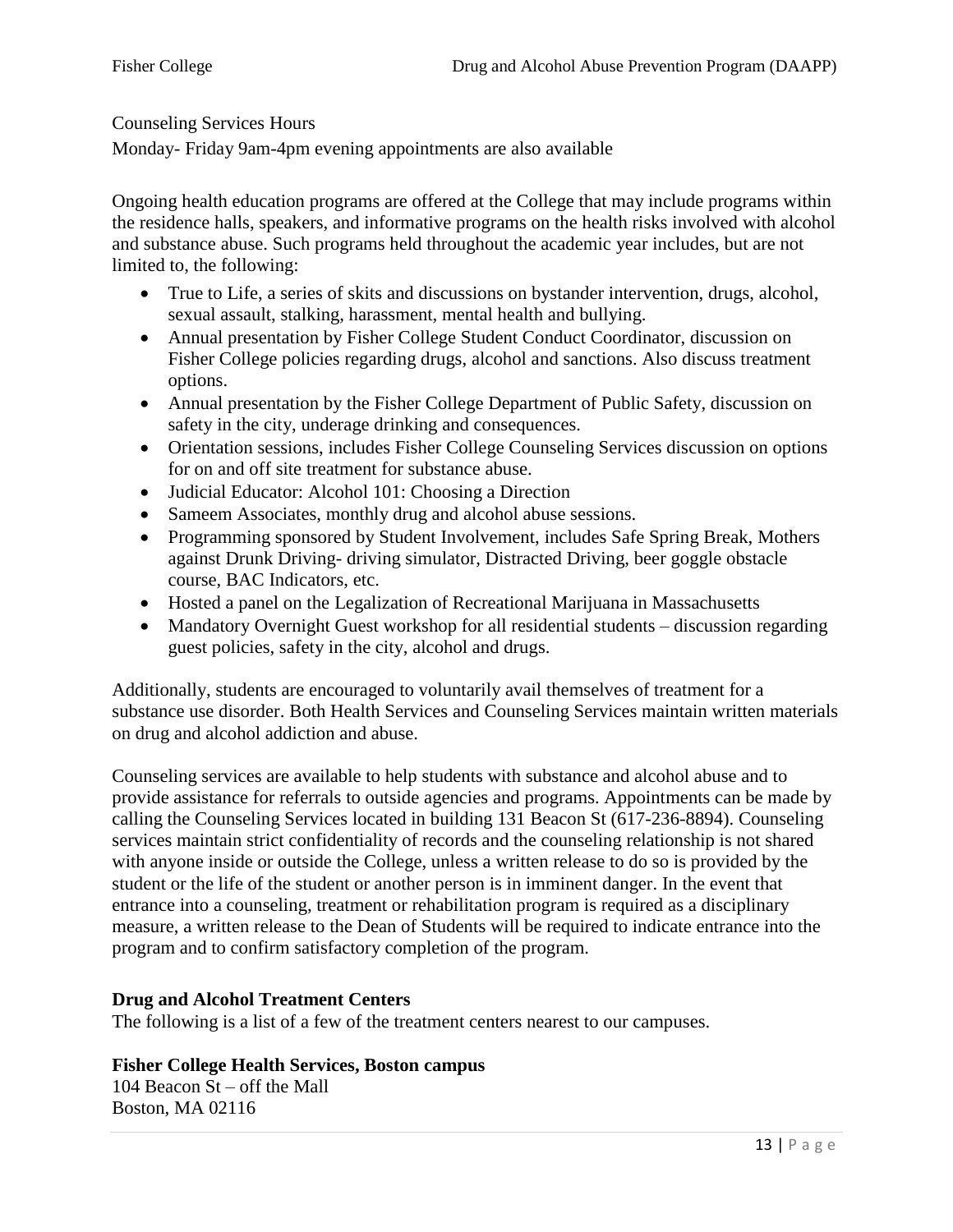(T) 617-236-8860

#### **Fisher College, Counseling Services, Boston campus** 131 Beacon Street (Lower level) Boston, MA 02116 (T) 617-236-8894

## **Boston Alcohol and Substance Abuse Programs Inc. (ASAP)**

29 Winter Street Boston, MA 02108 (T) 617-482-5292 Website: [http://www.bostonasap.org](http://www.bostonasap.org/)

## **The West End Clinic (WEC)**

16 Blossom Street Boston, MA 02114 (T) 617-724-2480 Website:<https://www.massgeneral.org/psychiatry/services/treatmentprograms.aspx?id=1966>

# **Association for Sober Living (for MEN)**

174-180 N. Washington Street North Attleboro, MA 02760 (T) 508-699-2800 Website: <https://www.rehab.com/association-for-sober-living>

## **Clean Slate**

92 Grape Street New Bedford, MA 02740 (T) 774-202-2264 Website: <https://cleanslatecenters.com/new-bedford-ma>

## **High Point Treatment Center**

10 Meadowbrook Road Brockton, MA 02301 (T) 800-233-4478 Website: [http://www.hptc.org](http://www.hptc.org/)

## **Health Services**

The Health Services Office provides alcohol and drug education and assessment during any of the exams that are performed for members of the Fisher College community. The Health Services Office provides health and wellness education programs and outreach throughout the year including, but not limited to, programs on smoking, vaping, safe sex, substance abuse, healthy eating, and wide-ranging health wellness.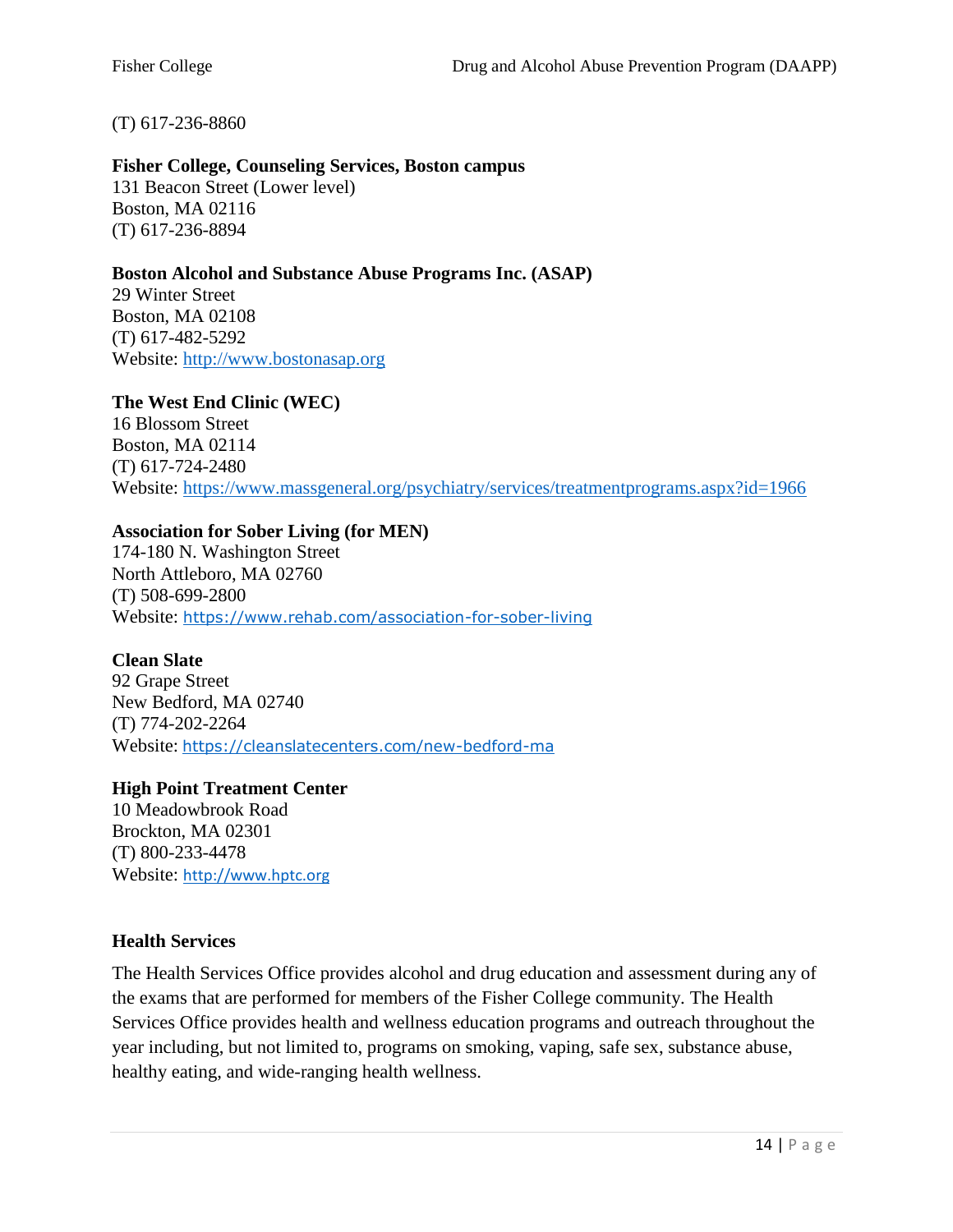# **V. Disciplinary Sanctions**

## **A. Employees**

Employees are required to adhere to the requirements of these policies. Failure to adhere to these policies may result in disciplinary action described in the Fisher College Employee Handbook, which is available through the Office of Human Resources.

## **B. Students**

Students who violate Fisher College's policies and standards of conduct are subject to disciplinary sanctions. The complete text of the Fisher College alcohol and drug policies, compliance, enforcement, health risks and disciplinary sanctions can be found in the Fisher College [Student Code of Conduct.](https://resources.finalsite.net/images/v1568229859/fisheredu/yrrharhinsyxjdjkscwt/StudentCodeofConduct2019-2020final.pdf) In addition to the sanctions mentioned in the Code of Conduct, more severe sanctions may be imposed based on the severity of the violation. Sanctions are determined on a case by case basis.

## **VI. Fisher College Offices and Contact**

For additional resources, support and/or questions, please contact the following Fisher College Offices:

Fisher College, Athletics Scott Dulin, Athletic Director [sdulin@fisher.edu](mailto:sdulin@fisher.edu) 617-236-8877

Fisher College, Campus Police Chief Brian Perrin, Director of Public Safety / Chief of Police [bperrin@fisher.edu](mailto:bperrin@fisher.edu) 617-236-8880

Fisher College, Counseling Services Dr. Robert Maron Coordinator of Counseling [counselingservices@fisher.edu](mailto:counselingservices@fisher.edu) 617-236-8894